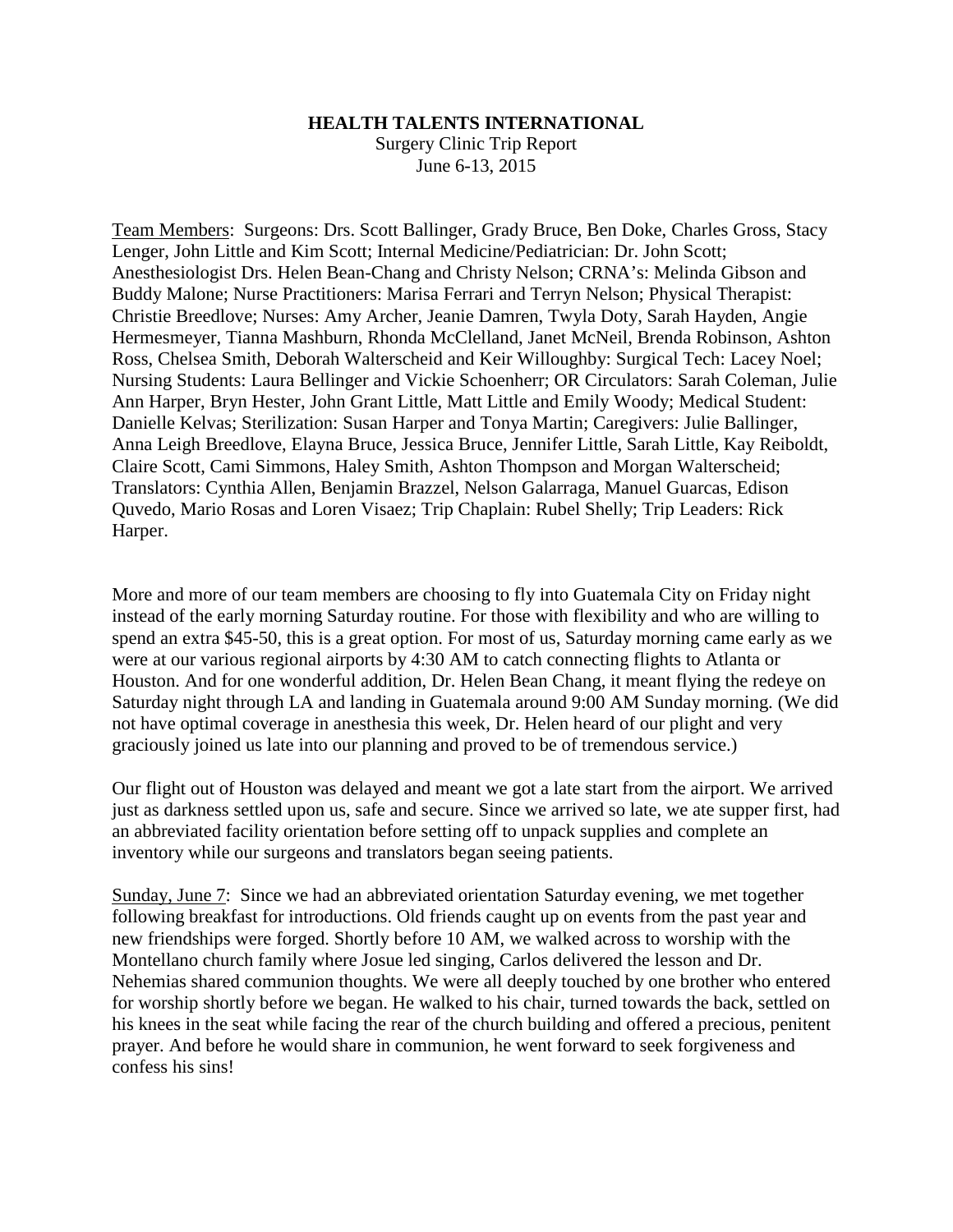Following worship, we assembled in the dining room for our med/surg orientation, lunch and the commencement of surgery. Eight hours later, we had completed five general, three ENT and four GYN cases. This would be our latest evening in the OR and ensuing days got a little bit shorter each day. (I should give a shout out to Angie Hermesmeyer and Brenda Robinson who covered the immediate post-op area during these long days. And thank you to all that spelled them and pitched in during your off hours.)

Monday, June 8: Six MET students joined us Monday to observe in the OR, thus we sent Dr. John Scott and Christie Breedlove out with several caregivers on our team to participate in the mobile clinics. This was the first time ENT surgery was scheduled in June and they had five cases on the board, while general and GYN each six for a very strong day. Some of the ENT and GYN cases throughout the week would take 3-4 hours and more than one weary set of feet visited the sterilization room for "emergency chocolate" or other treats.



RN's Brenda and Angie with the perpetually glowing, Kay Reiboldt.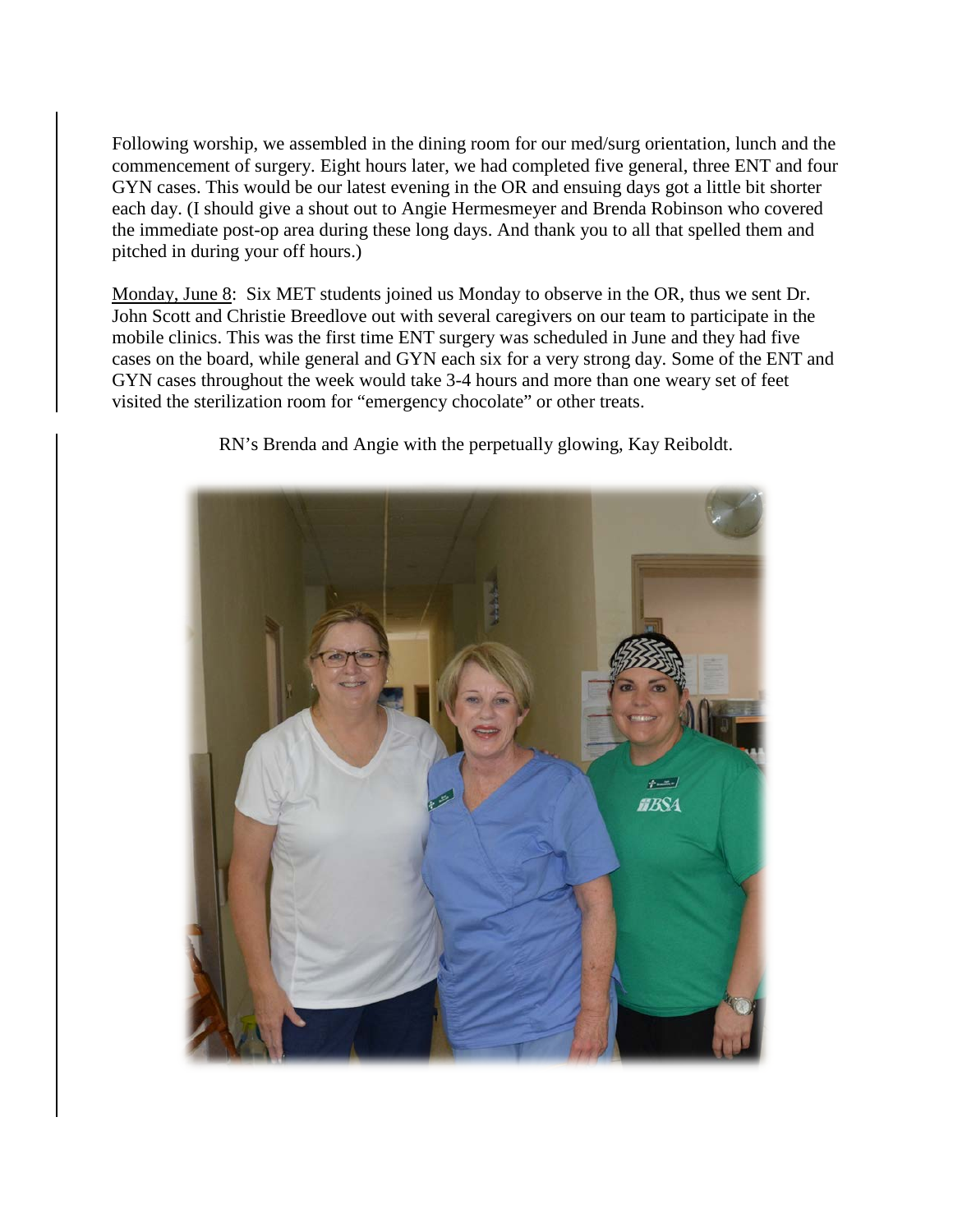Tuesday June 9: The routine was now set and both General and GYN had six slated for surgery with ENT only four…but one was a very difficult thyroidectomy. Two OR rooms were finished at a reasonable hour, one a bit late. However, one of our patients developed complications and needed three units of blood over the next twelve hours. We took her back into the OR around 10 PM and found no arterial bleeding and simply applied pressure for half an hour. She was simply bleeding from the trauma of surgery and the swelling from the bleeding was actually aiding in the recovery as it staunched the bleeding. The body is pretty amazing!

Not only did the late OR nights and complications create fatigue with our immediate post-op nurses and OR crew, but added to the challenge our midnight crew encountered. Marisa Ferrari, DNP and faculty member at Rochester College rallied her troops and did a masterful job. Marisa was joined by two of her nursing students, Laura and Vickie and caregiver Ashton each night along with a steady rotation of other RN's and caregivers.

Rubel Shelly, a doctor in his own right, was our trip chaplain this week and his more than forty years of teaching, preaching and writing were on display for all throughout the week. Whether he was seeking out key places and patients over whom to pray, observing surgery or focusing our devotional thoughts on the fruit of the Spirit, he was a blessing in perpetual service.

Wednesday, June 10: We awoke to sixteen cases on the schedule Wednesday, six each General and GYN with four ENT. The day went smooth and our sterilization crew was able to exit the clinic by 7:30 that evening.



*(One lucky guy and five lovely ladies.)*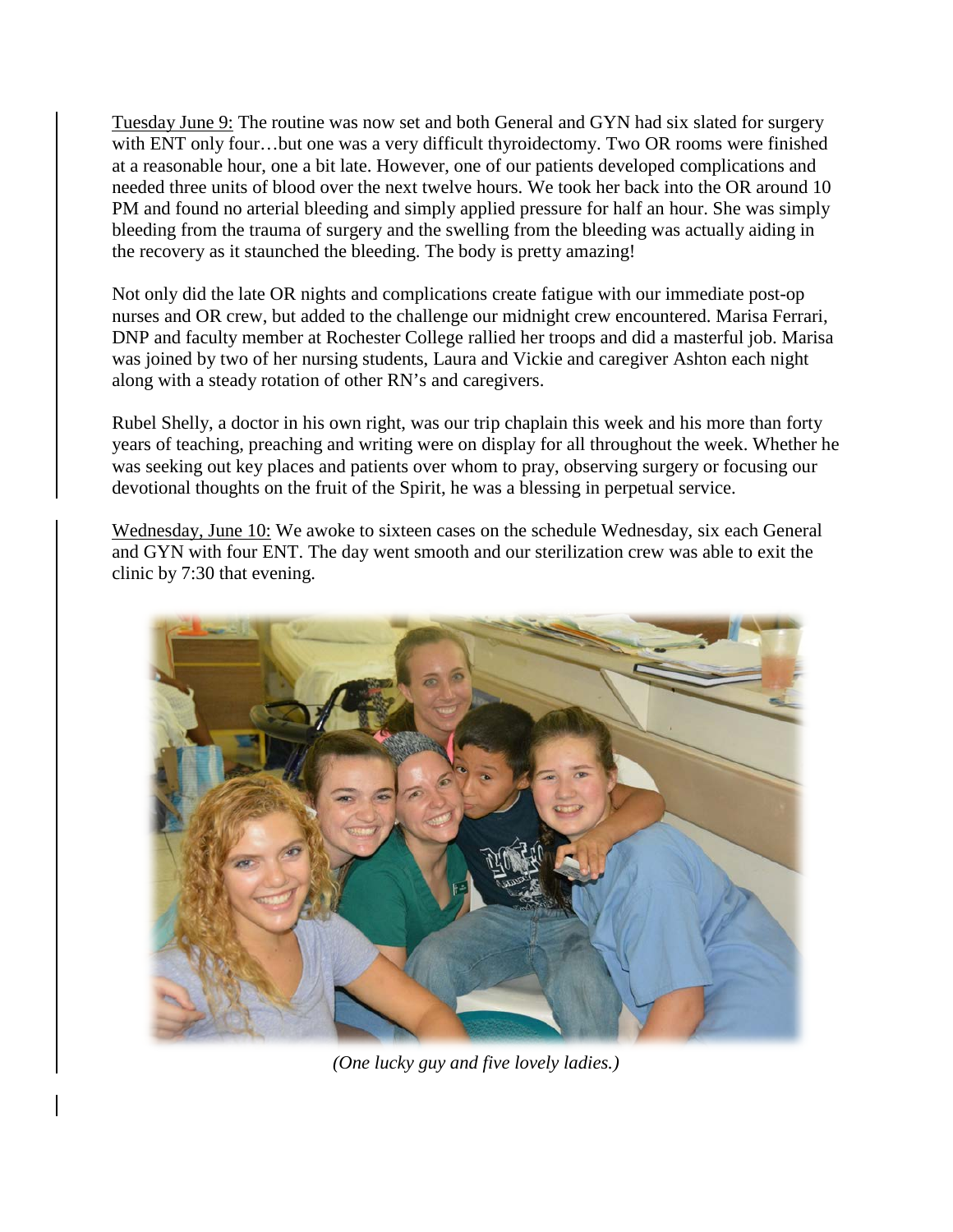Thursday, June 11: Three ENT and nine general cases on tap for Thursday and we were done by 1:00 PM. Seventy-four cases for the week and one colposcopy. No trip to the lake year as recent groups encountered traffic delays, some as long as four hours. It was closer and much safer to make the short trip to the cacao farm. (Chocolate)

Everyone was safely back at Clinica Ezell well before dark and we enjoyed a final evening meal together before one more devotional and time of sharing.



*Our nursing team for the week, a whole lot of loving on display!*